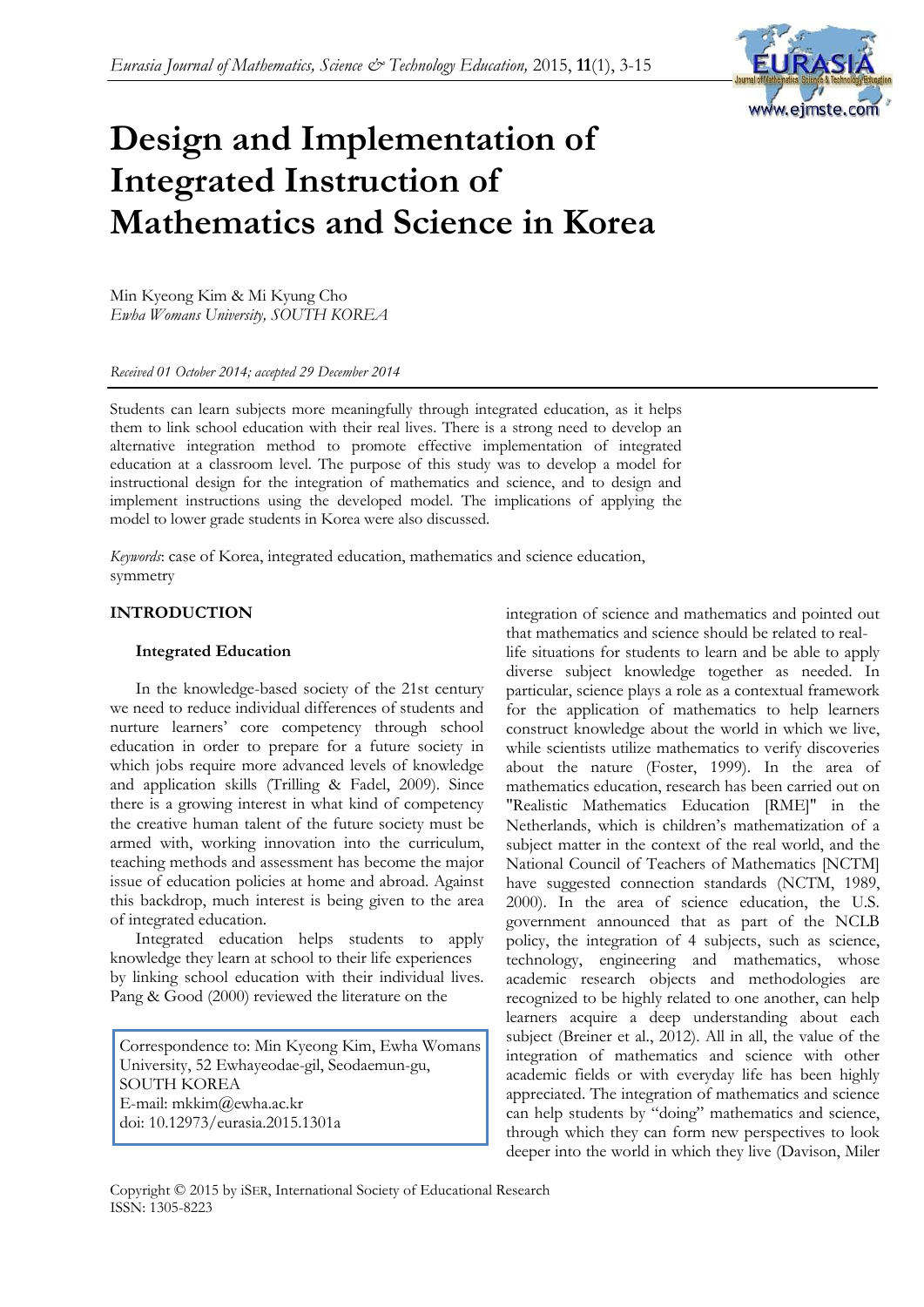# **State of the literature**

- The integration of mathematics and science can help students to apply knowledge they learn at school to the world in which they live, gives a chance "to do" mathematics and science, and allows students to deepen their understanding of the concepts.
- There have been many studies on models of integrated education, but there is a gap between the theoretical models and the implementation of integrated education at the classroom level.
- In integrated education, students should learn through concrete hands-on experiences, experiments and practical works, the lessons should be based on a conceptual theme in which the mathematical or scientific thinking could take place, and the lessons should be a "natural integration" in the real world so that students could create a cognitive structure by themselves.

### **Contribution of this paper to the literature**

- This paper reviews the models and issues in integrated instruction.
- This study introduces a Convergent Concept Understanding Model consisting of exploring a phenomenon, understanding a concept, and applying a concept.
- This study presents a case-study on the basis of the aforementioned model at an elementary school in Korea, wherein an integrated lesson about symmetry, a concept commonly dealt with in both mathematics and science lessons, was presented.

& Metheny, 1995). Given this, there is continued interest in the multidisciplinary aspects of mathematics and science.

In addition, multidisciplinary education compares a concept in one subject with a similar concept in another subject, which helps students to learn better than when studying them as separate concepts, and gives them a chance to look at the concept from multiple perspectives to provide an understanding in a broader sense. Also, it can provide more motivation to students by offering experiences which are more relevant and less fragmented to their learning contents (Jacobs, 1989). However, as multidisciplinary education is implemented with a top-down approach as part of a policy decision, multidiscipline itself becomes the objective (Park, 2012). As a result, integration is being implemented without a clear objective. The present study suggests a model for the instructional design of integration to solve the question of how to design and implement instructions which are faithful to the genuine meaning of integrated education, and proceeds to evaluate students' performance on the instructions which were developed and applied by this model. This study aimed to make suggestions to allow effective integrated education to be carried out.

## **Review about Models of Integrated Instruction**

The integration of mathematics and science is very meaningful in that it can enrich students' learning experiences, deepen their understanding and change their attitudes about these two subjects by identifying and applying a method which can appropriately integrate the two into the teaching and learning process (Berlin & Lee, 2005). The integration of mathematics and science can especially enhance students' understanding about mathematics and science concepts, while also helping them to associate their knowledge of mathematics and science with their everyday lives. If this successfully achieved, students will recognize mathematics or science not as academic pursuits, but as something that can help them better understand the world in which they live. As a result, students' abilities and confidence can be nurtured when they learn mathematics and science (Davison, Miller & Metheny, 1995; Furner & Kumar, 2007; Lonning & DeFranco, 1997).

Lonning & DeFranco (1997) and Huntley (1998) suggested the continuum model for deciding what level of integration might be appropriate for the development of an integrated curriculum in mathematics and science. Lonning & DeFranco (1997) divided the continuum model into several categories depending on appropriate levels for the students in consideration of the correlation between the contents of the integrated mathematics and science curricular or the integrated curriculum, and the goals specified in the curriculum. In contrast, Huntley (1998) provided a continuum model determining how much overlap was present in the contents of mathematics and science from the perspective of the interaction range between the two, and based on what kind of subject the integration should be centered on. In addition, Huntley (1998) argued that the integration of mathematics and science is to assist the interaction of mathematics and science, and to support each other. He placed a greater importance on the synergy resulting from the interaction of two subjects to help students' learning than on the actual contents contained in the mathematics and science curricula. In contrast, the model of Lonning & DeFranco saw mathematics and science as separate subjects. They also argued that activities in the integrated curriculum are meaningful only if they meet the national standards and are appropriate to the level of the students. Huntley placed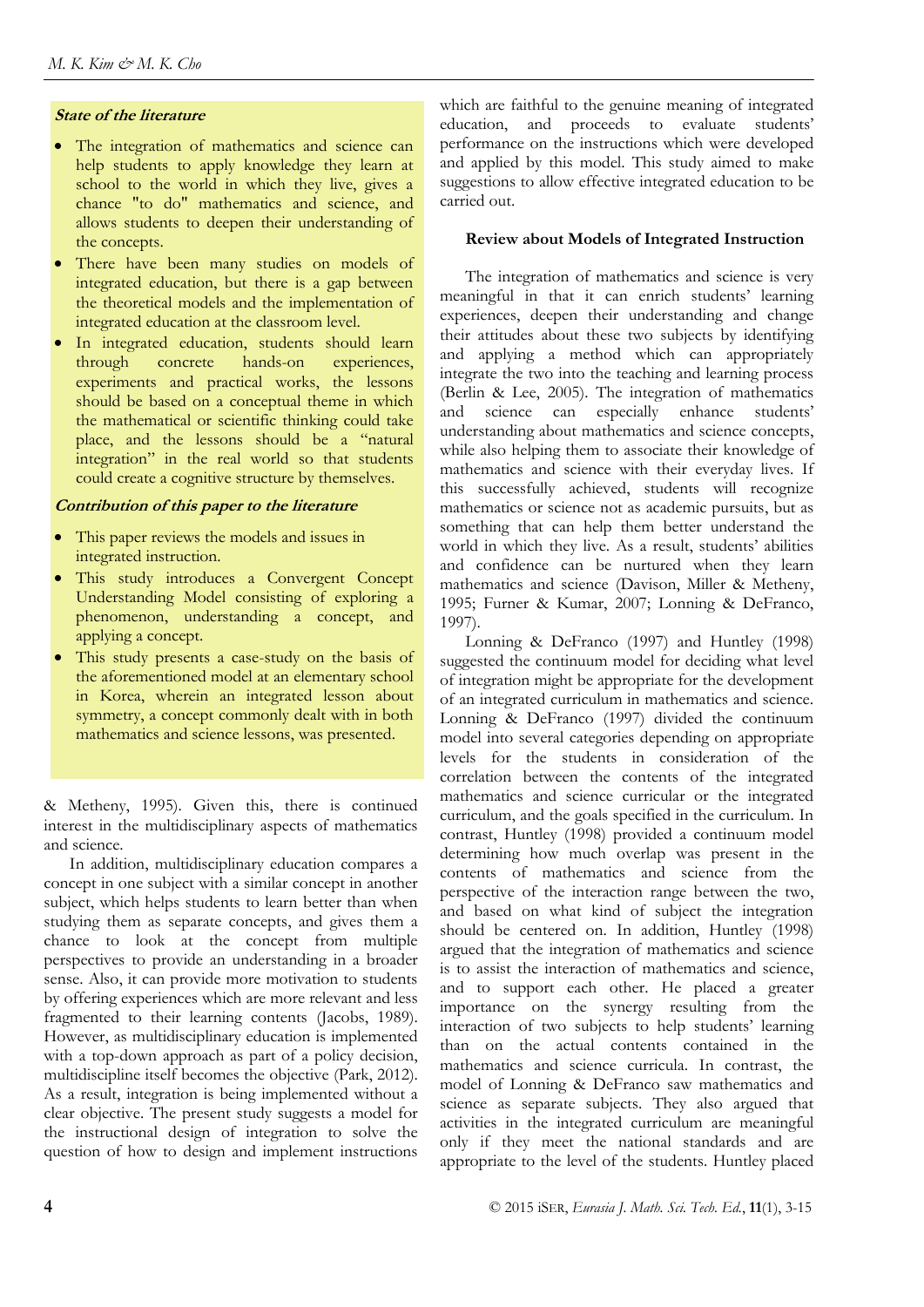stress on whether students had learned the new contents or not, regardless of their grades (Lee, 2011).

The studies by Lonning & DeFranco (1997) and Huntley (1998) looked at integrated education from the macro perspective of integrated curricular development. In contrast, most individual studies on the integrated lessons of mathematics and science were carried out from a micro perspective (Elliott et al., 2001; Hong, 2009; Munier & Merle; 2009; Shin, 2005), with a focus on which contents should be the core of the integration and how they should be implemented. Those studies have limitations in that instructions were designed and implemented without offering an instructional design model. Lee, Rim & Moon (2010) pointed out the absence of the model of instructional design in the existing research, extracted six fundamental principles by analyzing the related literature on integrated mathematics and science curricula, and suggested a model of instructional design after taking into consideration the results of analysis. The model of instructional design consists of five steps: a) extraction of mathematical concepts, b) formalization, c) abstraction, d) reinforcement of concepts, and e) generalization for progressive mathematization. This model was based on the understanding of already learned scientific concepts, and was developed with the objective of gradually improving the understanding of mathematical concepts.

Taking all the aforementioned facts into consideration, a gap exists between the macro perspective studies on multidisciplinary approach and the micro perspective studies on the implementation of integrated education at the classroom level. This can trigger much concern in that it may reduce the effectiveness and value of implementing integrated education, and suggests that there is a strong need to develop an alternative integration method to overcome this challenge.

### **Issues in Integrated Instruction**

As we are shifting toward a complex and diversified information-based society where knowledge, information and creativity are the main pillars, the main agent of education has changed from teacher-centered to learner-centered, which has in turn transformed the education paradigm. According to the constructivist epistemology, knowledge is continuously reconstructed through individuals" cognitive interactions based on social experiences, so the active role of a learner is very important. Especially, cognitive constructivism claims that learning can be transformed into something meaningful through leaners' cognitive structural changes and their interaction with the existing cognitive structure. It also provides many implications for integrated education in the knowledge-based modern society.

Piaget, who had deep interest in how children perceive and understand the world, claimed that all organisms have the tendency to undergo "assimilation," in which they provide a meaning to experiences based on the present, followed by 'accommodation,' in which they modify it to fit the real world situation, in order to become accustomed to the environment. Cognitive development is achieved through the 'equilibration' process of adjustment, through which a balance between assimilation and accommodation is struck. Education based on Piaget's epistemology should be done through the voluntary explorative method of a child, and should provide chances for repetition and practice to ensure the internalization of what students have learned through re-discovery and reconstruction of their knowledge in an active manner. Especially, Piaget stressed that concrete activities are very important because children have a different way of thinking than adults. By providing contexts with which children can discover facts and relations through questions and experiments, they can reach the authentic understanding of a certain concept or theory through "doing". Children will generalize the concepts they acquire through this process and voluntarily apply them to new situations (Ginsburg & Opper, 1988; Piaget, 1964).

In the early 20th century, Moore (1903) emphasized that mathematics at primary schools must adopt a laboratory method to ensure that students' abilities of learning are nurtured through observation, experimentation, reflection and deduction to allow them to relate mathematics to specific things. Through the mathematics education reform movement, the practicality of mathematics and the change of mathematics study into activity-based learning such as experiments and real measurements have been emphasized in mathematics education. Van de Walle (2004) argued that if students learn through understanding and interpretation processes-"explore, represent, explain, conjecture, predict and justify"-which are stressed by references of the mathematics education reform, they can engage in active thinking to understand mathematical concepts inherent in activities. Meichtry (1992) also stressed the importance of providing direct and detailed experiences to students to help them gain a better understanding of abstract science.

Considering all of the above arguments, children understand contents through concrete operational experiences and experiments as well as through laboratory work, and construct knowledge through inquiry to overcome the cognitive disequilibrium: "An inquiry is any process that has the aim of augmenting knowledge, resolving doubt, or solving a problem" ("Inquiry," 2014). The European Commission stated that in order to overcome the current phenomenon of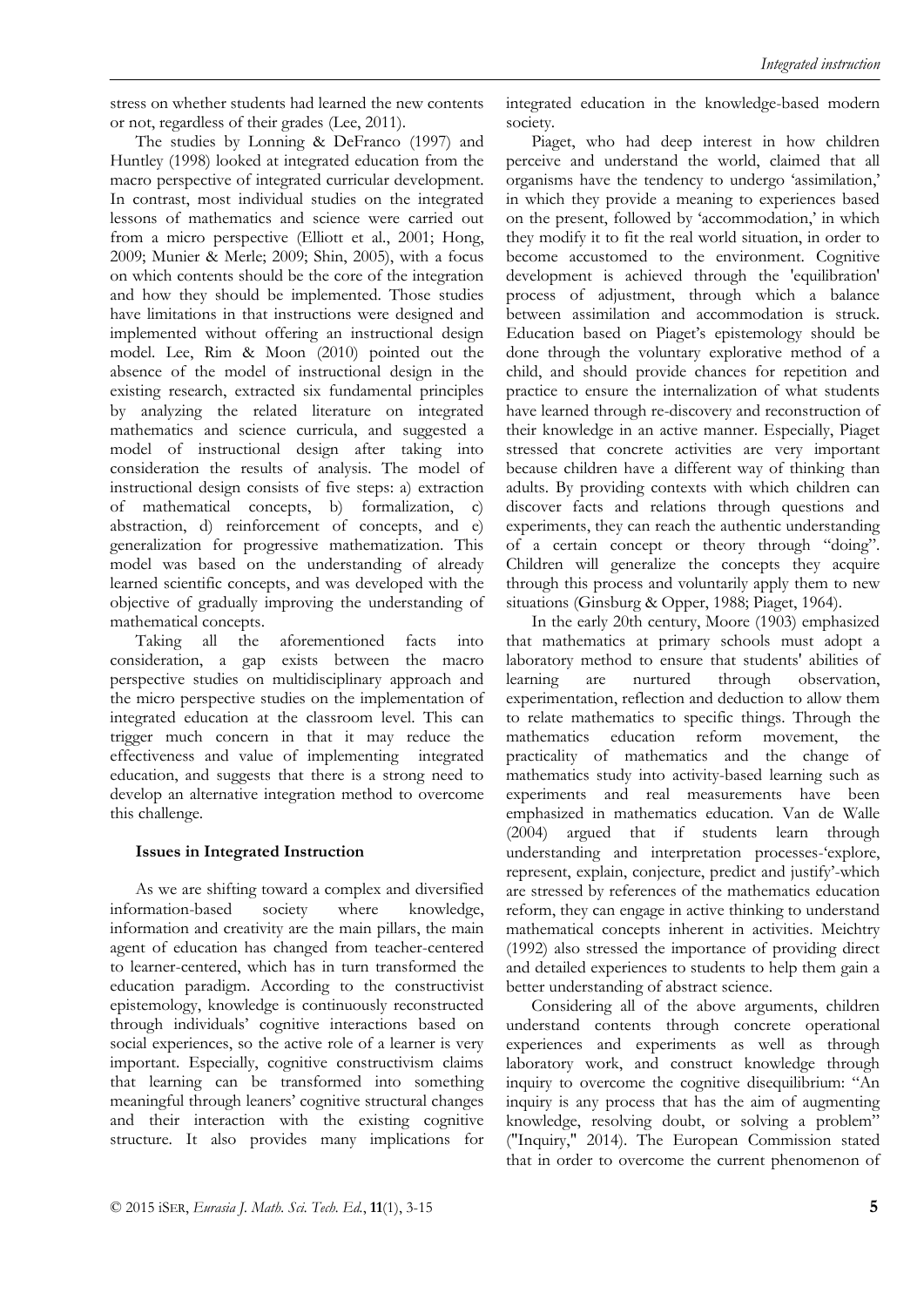the decreasing interest of students in science and mathematics subjects, we have to shift from the traditional deductive method, which dominated classrooms in the past, to "Inquiry-Based Science Education(IBSE)" to raise their interest in mathematics (Rocard et al., 2007). IBSE has advantages in that it is effective regardless of the different learning abilities of students, and is not mutually exclusive to the traditional deductive method. Actually, if they are well combined, it can engage various different ways of thinking.

To solve problems which may occur in the complex modern society requires critical thinking, problem solving, communication and cooperation. To that end, it is necessary to integrate skills and contents based on core academic subject knowledge (Partnership for 21st century skills, 2012). Among the primary and secondary education level research in South Korea, results of analysis on the core contents of convergence programs indicated that there are many cases where the integration of chapters and concepts on which the converged subject is focused are based on subject content related topics (Ju, Moon & Song, 2012). This is in the same context as the argument of Perkins (1989), who claimed that when selecting the criteria of fertile themes for integrating instruction, the integration should take place based on the core concept of the subject. However, the concept, which should be the core of integrated education, should go beyond the facts to identify a relationship between several concepts, or a pattern among relations, and to expand them to big ideas. He also argued that a concept should consist of contents which can allow for conceptualization (Nikitina, 2006). This is because common sense level topics have the risk of encouraging learners to understand a series of information superficially rather than deeply (Grossman, Wineberg & Beers, 2000). Drake & Burns (2004) said that it is necessary to determine the core knowledge and skills which need to be taught in a subject for integrated instruction, and to select a conceptual theme by exploring the common concepts and functions among subjects. Based on experiences obtained from the implementation of interdisciplinary integrated instruction, Shin (2005) stated a concern that because the theme-oriented approach for multidisciplinary integration incorporates several subjects, it might end up being an artificial integration with focus on the activities. The study carried on to claim that through interdisciplinary integration focused on common concepts or skills, integration based on the unique logical sequences of the academy should take place. In light of these aforementioned logics, the contents should consist of conceptual themes which can be commonly dealt with in the subjects to allow the implementation of integrated education.

Since learning cannot exist by itself outside the context of real life, learning which is unrelated to reality cannot be meaningful. Through integration, students can effectively connect school and society, and can voluntarily create a cognitive structure. Integration serves as the medium between school and society by facilitating realistic learning (Ingram, 1979). According to Zazkis & Liljedahl (2008), we must transform knowledge into something easily memorable and meaningful by putting the knowledge into a context at the time of discovery, or into the context in which it will be used by humans, instead of simply demonstrating the knowledge. The Korea Foundation for the Advancement of Science and Creativity (2012) stated that the ultimate convergence of the STEAM education is "natural integration" in real life, because real world problems are complicated and require multidisciplinary knowledge to come up with solutions rather than the limited knowledge of a certain subject. Recently, Alvarado & Herr (2003) stressed the importance of exploration and conceptual understanding, suggesting object-based inquiry, which can develop the understanding of a concept by utilizing a common object in everyday life as the material. The lesson should start with an explorative question which can raise any curiosity that students may have. Students can build a deep understanding in the process of voluntarily making exploratory questions and then exploring them. Therefore, if the lesson is designed to connect learning through integrated education with realistic contexts and phenomena, the value can be more readily appreciated.

"Learning Cycle Model," a teaching and learning model of science and mathematics based on inquiry and conceptual understanding, would be a potential model for the integration of education. Karplus, who participated in the Science Curriculum Improvement Study [SCIS], suggested a Learning Cycle Model consisting of exploration, invention, and discovery, which were alternatives to assimilation, accommodation and equilibration defined by Piaget's developmental theory. The Learning Cycle Model is a learning model which was introduced to promote the learning of basic concepts and cognitive development in science (Ministry of Education and Science Technology, 2011). The Learning Cycle Model based on student-centered inquiry activities consists of 3 phases: Exploration, Term Introduction and Concept Application (Lawson, 1995; Lawson, Abraham & Renner, 1989). In the first "Exploration" phase, students are allowed to have enough direct experiences and freely explore new situations with minimal guidance from a teacher. In this phase, students will experience cognitive conflicts, which cannot be solved with the accustomed ways of thinking. This is the moment when students fall into cognitive non-equilibrium, and try hard to restore it. Students are encouraged to express and describe what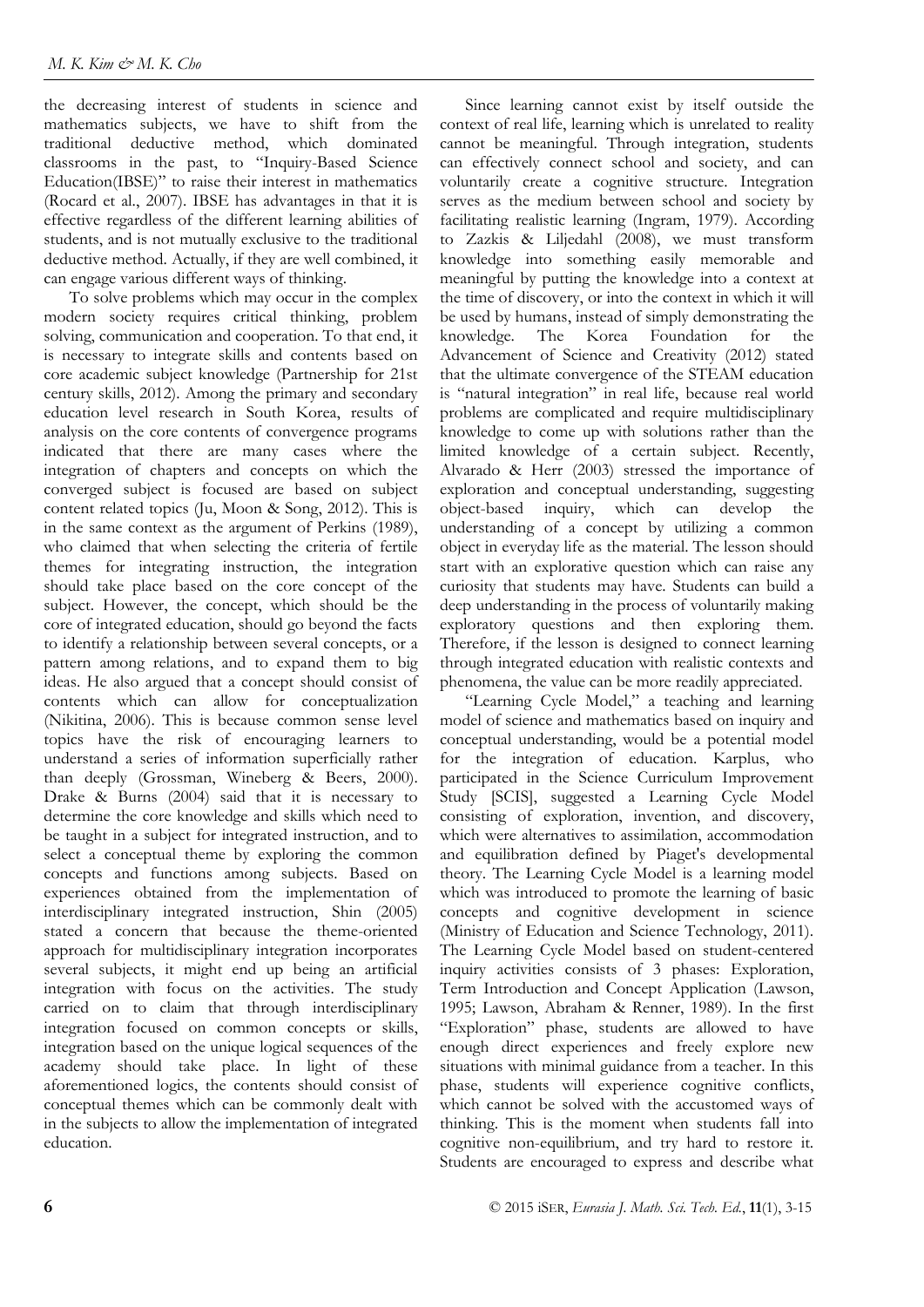they investigate and discover in their own words. This is connected with a science concept which a teacher introduces in the following phase. The second phase, "Term Introduction," introduces scientific concepts to explain the things that students experienced in the "Exploration" phase. Students should clarify the similarities and differences by relating their own expressions with those of experts. In the final "Concept Application" phase, students understand and explain new situations and phenomena by associating the new concept with examples, which can help them to gain a deep understanding of and generalize the concept by relating it with various example situations. The Learning Cycle Model can contribute to improving students' ability of investigation by inducing them to discover new concepts by themselves through a simple experiment (Karplus, 1977). Many studies at home and abroad have demonstrated the effectiveness of the Learning Cycle Model for encouraging students to understand scientific concepts and enhancing their ability of investigation (Lavoie, 1999; Zollman, 1990), and it has also shown positive effects on the understanding of mathematical concepts and creativity in the mathematics area (Gail, Kim & James, 2003).

Gagne suggested the learning hierarchy, in which intellectual skills are organized from simple to complex. In other words, students must learn a low level of elements to move on to study a higher level, which requires an accumulative learning process. The intellectual skills involved include discrimination learning, concrete concept learning, defined concept learning, rule learning, and problem solving. According to the learning hierarchy, concept learning is the foundation for problem solving lesson. Moore (1994) emphasized the importance of concept learning and suggested the Concept-Understanding Scheme, which consists of concept definitions, concept images and concept usage; a learner should first understand a concept in order to be able to make an example based on that concept, or apply the example. Therefore, learners can build a deep understanding of a concept only if they are given chances to apply it.

# **MODEL FOR THIS STUDY**

Based on what we have learned in the processes of Piaget's Cognitive Development and Lawson's Learning Cycle Model, the following common features could be found by phase. In the first phase, students explore new phenomena and experiences based on the previous knowledge they have accumulated through their experiences. As mentioned previously, integrated education can realize the essential meaning of learning by playing a bridging role between school and society through engagement with authentic contexts. In the second phase, students can formalize the knowledge about a new experience by associating what they explored in the first phase with a new environment or terminology. In the third phase, students can understand the related knowledge more deeply by applying the formalized knowledge of the second phase to different situations and experiences.

Table 1. Phase-specific similarity of Piaget's cognitive development and Lawson's learning cycle model

| phase | Piaget's<br>Cognitive process | Lawson's<br>Cycle Model | Similarity                                                                                                 |
|-------|-------------------------------|-------------------------|------------------------------------------------------------------------------------------------------------|
|       | Assimilation                  | Exploration             | Explore new experiences based on the knowledge that<br>students already know.                              |
|       | Accommodation                 | Term introduction       | Formalization of knowledge by associating what they<br>have explored with a new environment or terminology |
|       | Equilibration                 | Concept application     | Deeply understand by applying a formalized new<br>knowledge to other situations or experiences.            |

|--|

| Phase                      | Characteristics                                                                                                                                                                                                                                                               |
|----------------------------|-------------------------------------------------------------------------------------------------------------------------------------------------------------------------------------------------------------------------------------------------------------------------------|
| 1. Explore a<br>phenomenon | - To become aware of and explore a new phenomenon based on what students have<br>experienced before<br>- To explore a phenomenon of a realistic context from mathematical or scientific perspectives                                                                          |
| 2. Understand<br>concept   | - To formalize and generalize empirical knowledge by relating the concept which a learner has<br>understood based on phenomena and experiences to mathematical or scientific words<br>- To apply formalized concepts to various situations to explain new situations or other |
| 3. Apply<br>concept        | concepts<br>- To solve a new problem situation using the concepts<br>- To understand concepts in depth                                                                                                                                                                        |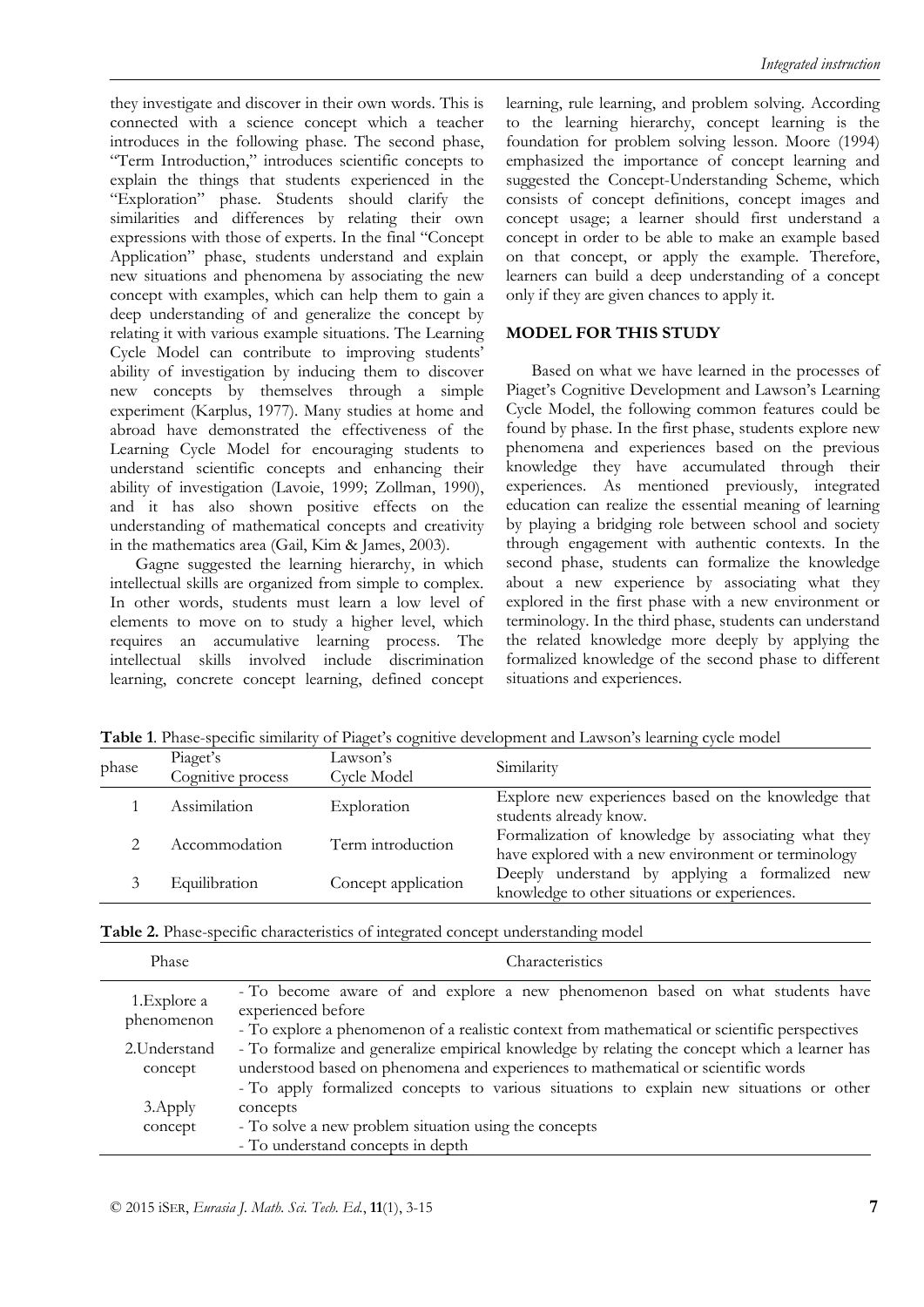Based on the aforementioned discussions, this study would like to suggest an inquiry-based model for the understanding of convergent concepts. Phase 1 can be defined as the phase of "exploring a phenomenon," wherein students become aware of and explore new phenomena based on their experiences. In other words, students explore a phenomenon occurring within an authentic context or experiences which they may encounter in their daily lives from mathematical or scientific perspectives. In order to help students better understand the integrated concepts which are commonly addressed in both mathematics and science lessons, Phase 2 and Phase 3 were presented herein by differentiating the levels of understanding of the concepts. Phase 2 is the concept understanding phase, in which students will formalize and generalize the concept they previously understood based on phenomena and experiences by associating it with mathematical or scientific representations. Phase 3 is the concept application phase, wherein students can gain a more deep understanding of the concept by applying the formalized concept from Phase 2 to various situations or new phenomena to come up with solutions

to new problem situations.

The objective of this model was for students to acquire in-depth understanding of a concept. The model starts with the phenomenon exploration phase, goes through the concept understanding phase wherein students are encouraged to express the explored phenomenon using mathematical and scientific concepts, and finally finishes with the concept application phase wherein students can form a broad understanding about the concept. After the concept application phase, students can return to the concept understanding phase in order to acquire a more in-depth understanding of the concept. This model can be expressed in a schematic diagram in Figure 1.

### **Implementation**

This study aimed to present a case-study of the elementary school level integrated education of mathematics and science on the basis of the aforementioned "Convergent Concept Understanding Model."



**Figure 1.** Convergent Concept Understanding Model

| Table 3. Goals of Integrated Lesson for Lower Graders ('Room of Halfie and Mirror') |  |
|-------------------------------------------------------------------------------------|--|
|-------------------------------------------------------------------------------------|--|

|                                              | Mathematics aspect                                                                                                                             |                               | Science aspect                                                                                                                                  |
|----------------------------------------------|------------------------------------------------------------------------------------------------------------------------------------------------|-------------------------------|-------------------------------------------------------------------------------------------------------------------------------------------------|
| Understanding of<br>concept and<br>principle | Understand the symmetry of<br>the real image and mirror- Understanding of<br>reflected image by using the basic concept<br>mirror              |                               | Understand the reflective properties of<br>light                                                                                                |
| Mathematical<br>reasoning                    | After observing figures of<br>various shapes, do reasoning to Interest in<br>find out the common features phenomenon<br>of symmetrical figures |                               | Observe different reflected images of<br>the shape depending on the type of<br>mirrors and due to changes in angle.                             |
| Problem solving<br>and<br>communication      | Create the reflected half of a<br>shape using symmetry and<br>predict the completed shape                                                      | Scientific inquiry<br>ability | Predict the variations of a shape<br>depending on different positions of the<br>mirror, and do an inquiry about the<br>properties of the mirror |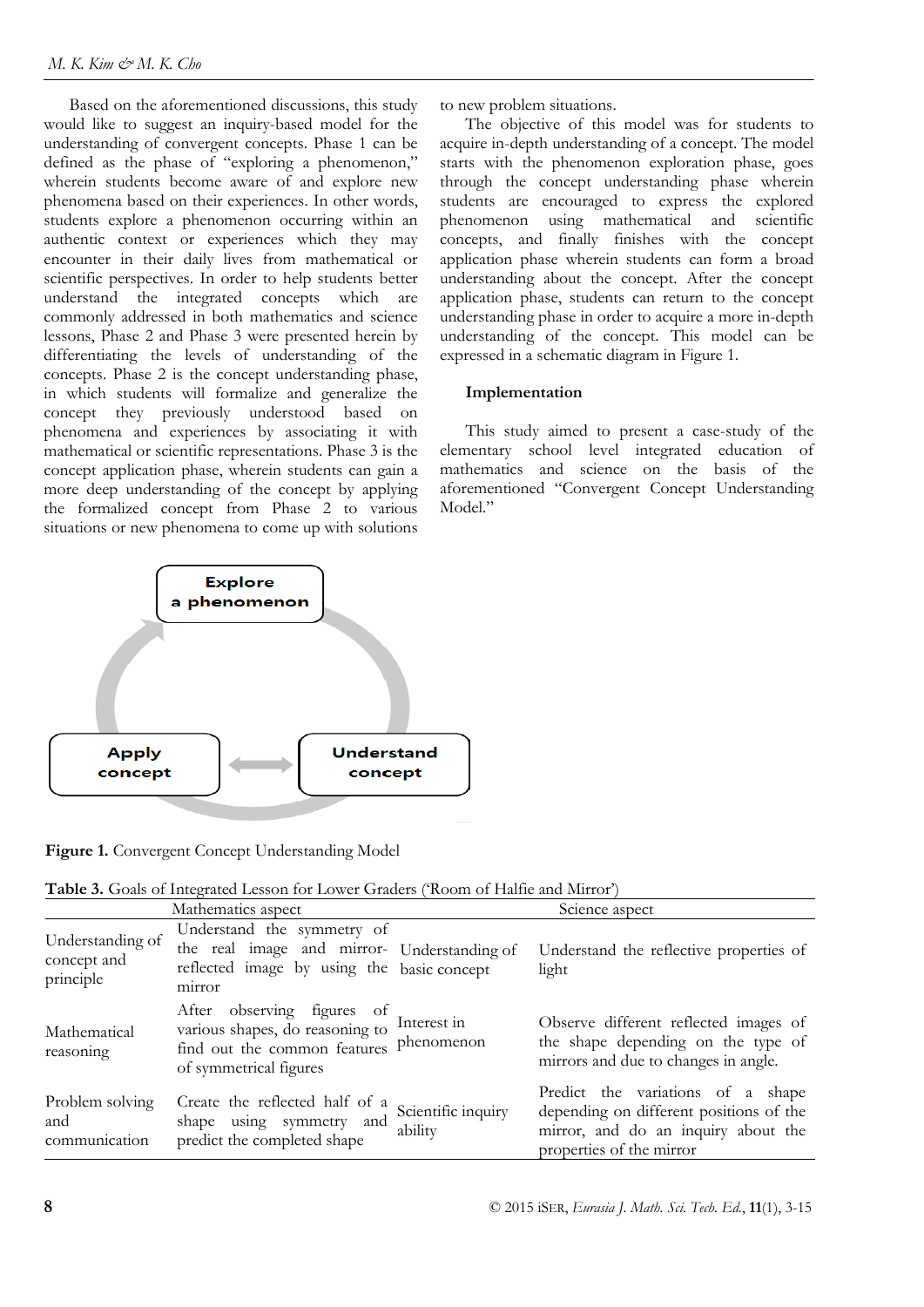#### *Integrated instruction*

#### **Participants**

A total of 37 elementary school students (20 males and 17 females) from elementary schools located in Seoul Metropolitan City voluntarily took part in the integrated education developed by this study.

#### **Instruction example of lower graders**

The lower graders' instruction, which targeted elementary students in the 1st or 2nd grade, included a lesson in which students could explore the principles of a mirror, which they have often encountered in their daily lives, and the principle of line-symmetry inherent in the mirror. This lesson integrated scientific activities, in which students would learn about reflection among the various properties of light, with mathematical activities, in which students could explore the principle of symmetry through the mirror-reflected images. Symmetry is a lower concept of transformation. Transformation-related content is closely associated with various ideas that students learn from elementary school to high school. The reasons why the importance of transformation is continuously emphasized within the curriculum are as follows (Rubenstein & Thompson, 1994). First of all, it is because of an accessibility aspect of transformation. As translation, flipping, rotation and enlargement are all related with motor sensation, students can operate them at various levels and easily recognize any possible changes. Second, there is also a communication aspect, in which the transformationrelated terminology provides a simple method with which to explain various phenomena. Third, it gains focus due to a problem-solving aspect. Symmetry, rotation and ratio in size transformation can offer tools to solve various problems. Fourth, a connection aspect is also present. Transformation can facilitate the application of mathematics in various areas including design and construction, and can integrate diverse mathematical ideas such as similarity, congruence, coordinates, synthetic geometry and multivariate data measurements. Among the types of symmetry, line symmetry can especially be easily understood together with the reflective properties of light included in the science content. Since elementary lower graders have become informally aware of the characteristics of the image reflected in the mirror through their daily life experiences and actually use the mirror very often, the line of symmetry was adopted as the conceptual theme of the integrated instruction herein in order to help students understand the concept of symmetry. The goals of the lesson were as follows in Table 3. In addition, the specific lesson plan for each phase of the model is can be seen in Table 4.

The typical performance example of each phase given to the students was as follows. In the phenomenon-exploration phase, the major activities were to explore the characteristics of images reflected in the mirror, to observe what is reflected in the mirror by exposing only half of the body to the full-length mirror, and to observe changing images by rotating a small mirror to different angles either individually or as couples.

In the concept-understanding phase, students would learn how to express what they discovered and observed during the phenomenon-exploration phase with the formalized concept of symmetry, and could understand the concept of mirror-related line symmetry more deeply. This phase consisted of various activities which helped students learn the concepts of line-symmetric figures, figures with reflective symmetry and axis of symmetry.

In the concept-application phase, students were given the opportunity to create their own mirror room based on the principle of mirrors and symmetry, so that they could apply the previously learned concept of symmetry.



Figure 1. Performance examples of activities 2 & 3 in Phase 2.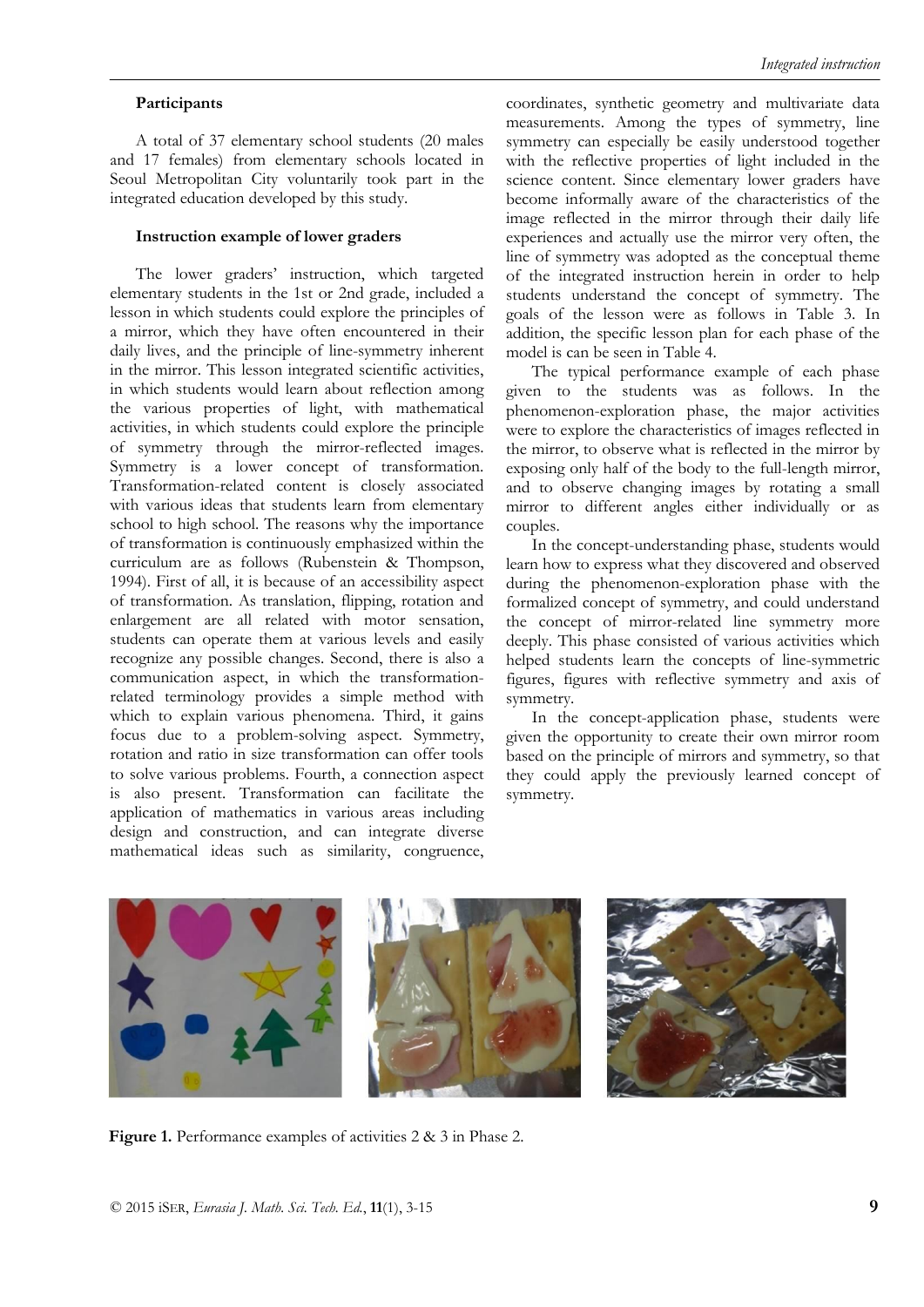| Phase                  | Lesson theme                                                                                                                 | Lesson plan                                                                                                                                                                                                                                                                                                                                                                                                                                                                                                                                                                                                                                                                               |
|------------------------|------------------------------------------------------------------------------------------------------------------------------|-------------------------------------------------------------------------------------------------------------------------------------------------------------------------------------------------------------------------------------------------------------------------------------------------------------------------------------------------------------------------------------------------------------------------------------------------------------------------------------------------------------------------------------------------------------------------------------------------------------------------------------------------------------------------------------------|
| Explore<br>aphenomenon | Inquire about the<br>symmetry principle<br>suing the mirror                                                                  | < Mimicking Mirror and 'Halfie'><br>ractivity 1: After showing the magic saving box mounted with a mirror,<br>encourage students to make guesses about the principle of the magic<br>ractivity 2: Find out the types of vocations which make use of mirrors, and<br>guess why they use mirrors<br>relativity 3: Mimicking Mirror- By utilizing mirrors of different sizes, explore<br>the characteristics of the shapes of images reflected in the mirror and attract<br>students' interest in symmetry<br>ractivity 4: By using the secret mirror of the 'figure country,' observe a<br>symmetric shape within a plane figure and explore the characteristics of the<br>symmetric figure |
| Understand<br>concept  | Understand the<br>concept of<br>symmetry (line-<br>symmetric figures<br>and figures in the<br>position of line-<br>symmetry) | $\leq$ Mirror and Mystery $\geq$<br>ractivity 1: express what was explored in Phase 1 with the mathematical<br>(symmetry) and scientific (reflection) terminology<br>ractivity 2: "Find Halfie!": Among the given figures, find a symmetric figure<br>and create it with a colored paper<br>ractivity 3: "I'm a 'symmetry' cook": understand line symmetry and figures<br>with reflective symmetry                                                                                                                                                                                                                                                                                        |
| Apply concept          | using the mirror<br>and the symmetry<br>principle                                                                            | Produce the results <halfie and="" mirror="" of="" room="" the=""><br/>• activity 1: create my own mirror room: create the mirror room based on the<br/>symmetry principle using a mirror and I-clay<br/>• activity 2: appreciate the mirror room</halfie>                                                                                                                                                                                                                                                                                                                                                                                                                                |

#### **Table 4.** Phase-specific lesson plan of the convergent concept understanding model for lower graders in elementary schools

In the existing curriculum in Korea, the concept of symmetry of mirror-reflected images in the subject of science is currently being taught separately from the concept of symmetry in mathematics. Moreover, although some activities are present in mathematics through which students could learn the characteristics and nature of line-symmetric figures, they are being taught separately from the science curriculum. Therefore, students were not given the opportunity to recognize that the characteristics of images reflected in the mirror are exactly the same as those of the linesymmetry figure. However, through this integrated lesson, students were able to better understand the symmetry concept through hands-on activities and experiments. Especially, the phenomenon-exploration phase and the concept-understanding phase were more sophistically designed so that students could distinguish between the different concepts-line symmetric figures, figures with reflective symmetry and axis of symmetryand also understand their relations to one another.

### **Reflections**

A survey was conducted on the students who participated in the integrated lesson developed by this study. The survey was a questionnaire which consisted of 8 questions on a 5-point Likert scale to ask the students to express their thoughts about the integrated lesson.

According to the results of the survey, given that the questions "Thanks to the lesson, I find mathematics and science more interesting" and "The content of the lesson helped me learn more about mathematics and science" won 4.5 points, the integrated lesson contributed to enhancing students" interest in mathematics and science and was very helpful to students" learning. By providing students with opportunities to enjoy learning mathematics and science, the integrated lesson is expected to help them develop positive attitudes towards studying the two subjects. Also, considering that the question "The content of the lesson helped me solve problems that I encounter in my daily life" got 4.4 points, students recognized that the problem situation and solving process based on mathematics and science principles in the integrated lesson were relevant to their daily lives. In addition, given that the question "I hope to have more of similar activities during future lessons" garnered 4.8 points and that the question "The content of the lesson was interesting" won 4.6 points, these indicate that students would actively participate in such activities in the future. The individual reflections over their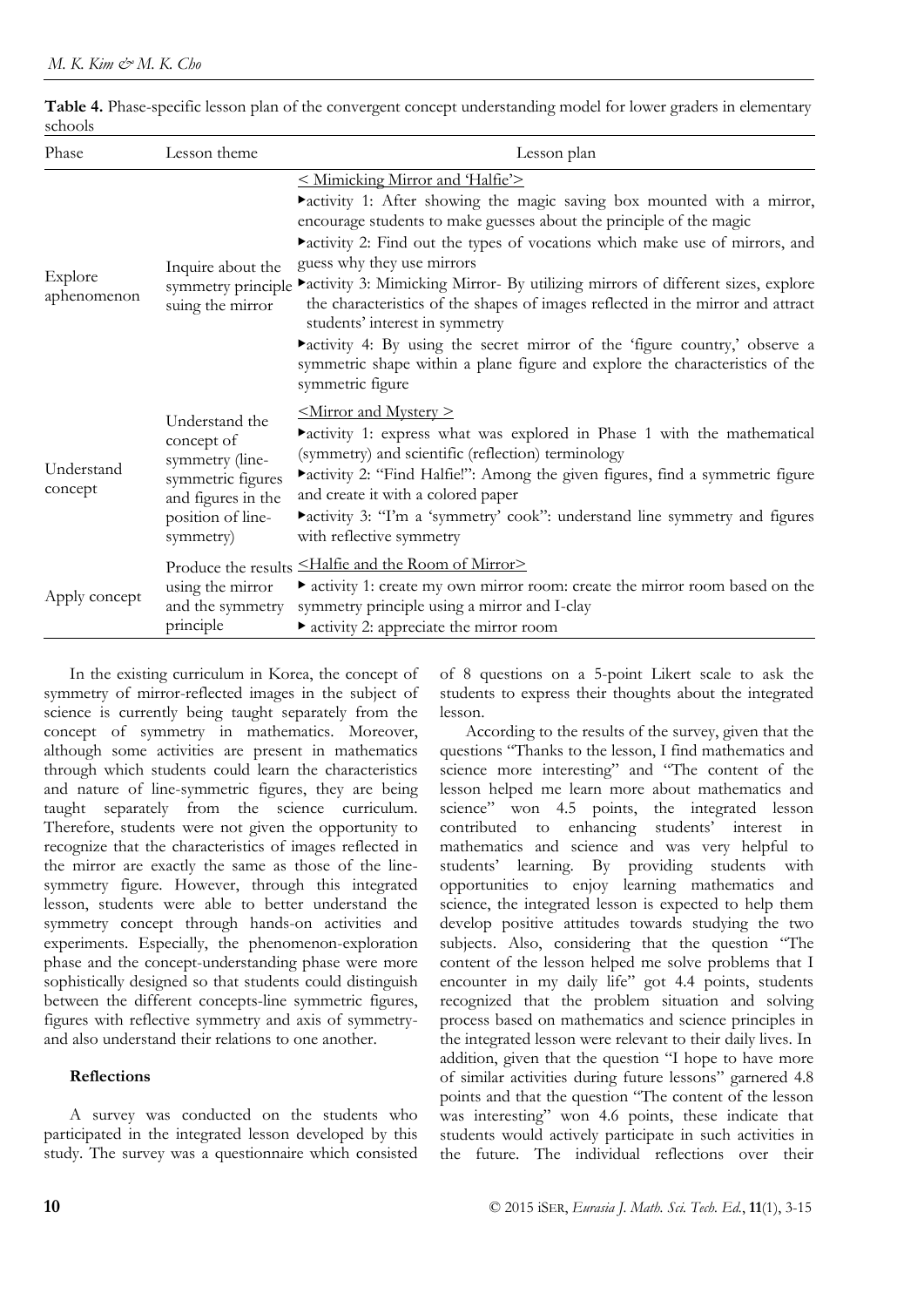Table 5. Participants' Response Results.

| <b>Statements</b>                                                                                                                  | Mean |
|------------------------------------------------------------------------------------------------------------------------------------|------|
| The content of the lesson was interesting.                                                                                         | 4.6  |
| The content that I learned in the lesson was something new.                                                                        | 4.4  |
| Thanks to the lesson, I find mathematics and science more interesting.                                                             | 4.5  |
| The content of the lesson helped me learn more about mathematics and science.                                                      | 4.5  |
| The content of the lesson helped me solve problems that I encounter in my daily life.                                              | 4.4  |
| The level of the lesson was suitable to me.                                                                                        | 4.8  |
| I was able to learn the importance of teamwork through the activity to solve a problem together<br>with friends during the lesson. | 4.2  |
| I hope to have more of similar activities during future lessons.                                                                   | 4.8  |

|  |  | Table 6. Students' Reflections over Their Participation in the Integrated Lesson. |
|--|--|-----------------------------------------------------------------------------------|
|  |  |                                                                                   |

|           | Conceptual      | It is amazing that I can learn both mathematics and science principles at the same time |
|-----------|-----------------|-----------------------------------------------------------------------------------------|
|           | understanding   | during one lesson.                                                                      |
|           |                 | It is great to learn the principle and concept through various activities and helps me  |
|           |                 | better understand them.                                                                 |
| Cognitive |                 | I found something that I wasn't interested in, for example, gear, very intriguing.      |
| aspect    |                 | I could learn more about mathematics and science principles through various             |
|           |                 | interesting activities.                                                                 |
|           | Connection to   | Through activities, I came to know that various vocations utilize mathematics and       |
|           | real life       | scientific concepts and I became more interested in those related vocations.            |
|           | Interest in     | I became more interested in mathematics and science.                                    |
| Affective | lesson          | I think that the lesson was interesting and enjoyable.                                  |
| aspect    | Attitudes       | Through the group work with new friends from other schools, I could experience          |
|           | toward learning | cooperation and have a better sense of teamwork.                                        |

participation in the integrated lesson can be summarized in Table 6.

After taking into consideration all the results of the survey, this study proved that the integrated education of mathematics and science could contribute to raising students" interest in these subjects, and boost student motivation to participate in learning activities. In addition, the integrated lesson offered students the opportunity to learn mathematics and science in a fun and enjoyable way, nurtured their creative thinking, and enhanced their spirit of teamwork through cooperative learning activities.

### **DISCUSSION**

In the midst of growing needs for integrated education due to social changes, this study suggested a model based on a concept that is commonly dealt with in both mathematics and science lessons. To build the model, we listed the common issues in mathematics and science education and used the list as the basis for model development. First of all, children should learn through concrete hands-on experiences, experiments and practical work. Second, lessons should be based on a conceptual theme involving a common concept and function of the two subjects so that patterns among the relations of various concepts could be identified by students and further expanded to higher levels of the concept, in which mathematical or scientific thinking could take place. Third, we had to ensure "natural integration" in the real world in order to realize a genuine sense of learning through which students could create a cognitive structure by themselves. In regard to these objectives, we produced a three-phase process from Piaget's Cognitive Development and Lawson's Learning Cycle Model. The three phase cyclic model for the understanding of integrated concepts consists of 'Exploring a Phenomenon,' 'Understanding Concept' and 'Applying Concept' phases.

Based on the model suggested herein, we designed and implemented a lesson. For demonstration of the phases suggested by this study, symmetry was adopted as the conceptual theme. The themes selected for instructional design not only have great importance within the curriculum, but also have close relevance to matters that students may encounter in their everyday lives. They were selected because they can encourage students to readily participate in the inquiry process and allow students to see phenomena from a mathematics and science point of view.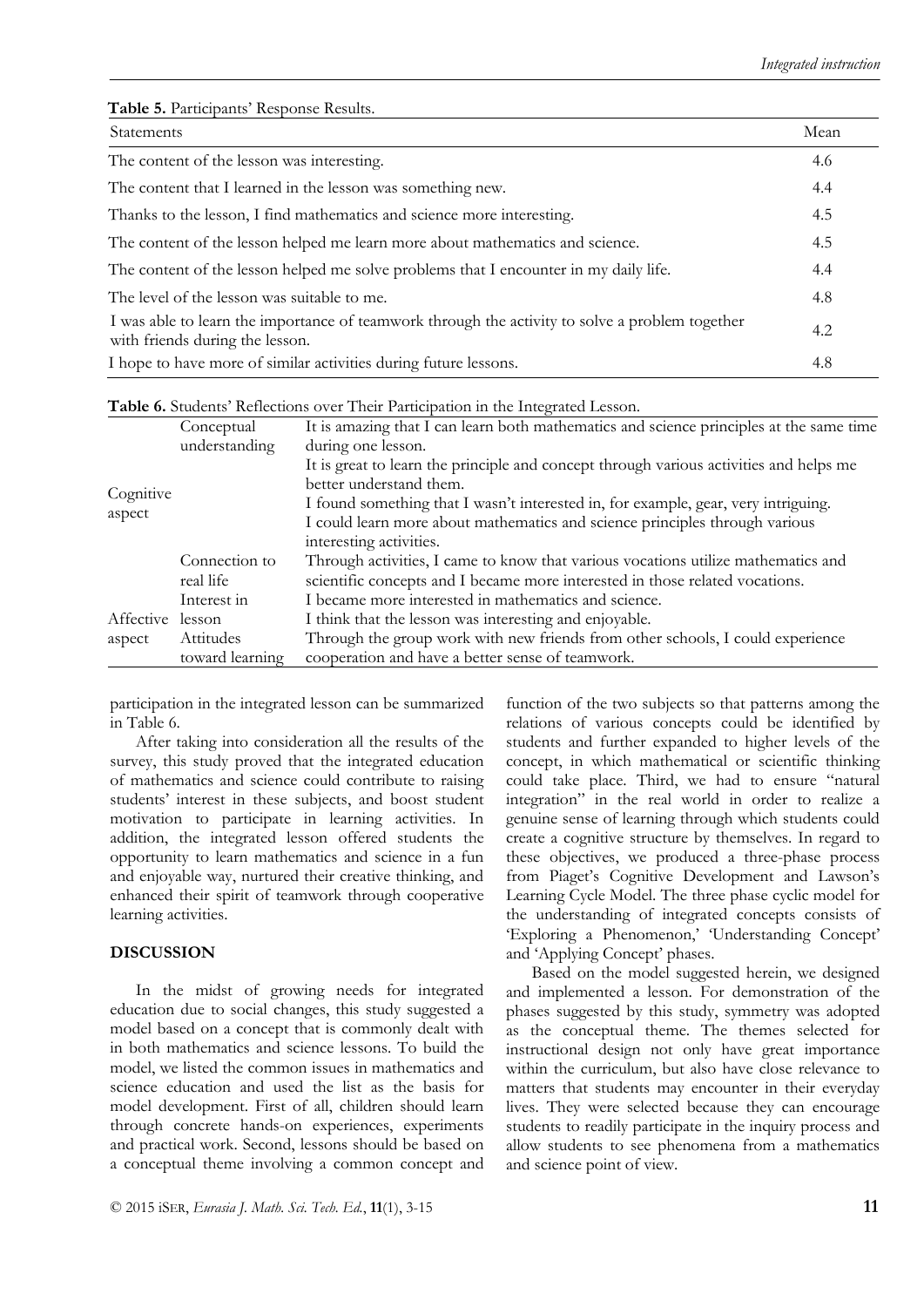Especially, the goal of the phases suggested herein was to understand the mathematical concepts of symmetry-especially line-symmetric figures, figures with reflective symmetry and axis of symmetry-which all involve the reflection properties of mirrors and light. The lesson consisted of various activities ranging from the phenomenon understanding phase to the concept understanding phase, in order to help students understand the concept more deeply. Through repetitive and differentiated activities, students could learn about line-symmetry figures and figures of reflective symmetry, and they had the opportunity to create mirror rooms by applying these concepts. Through the lesson, students were able to know that the image reflected in the mirror, which is usually taught in a science lesson, could be explained by the mathematical concept of linesymmetry. The students could explore the phenomena, which triggered their interest thanks to a high relevance to their surrounding living environment, understand what they explored within the concept or a formalized mathematics and science knowledge, and apply the concept to a new problem situation to build in-depth understanding of the concept. Through this process, they could form an attitude of keen interest in their surrounding environment, and of exploration and inquiry in a more self-directed manner.

This study suggested an integrated lesson model and also planned and implemented a lesson based on a conceptual theme which is commonly dealt with in both mathematics and science lessons. Based on the results, we would like to suggest the following arguments from the perspectives of curriculum development, mathematics education and science education. Drake (2007) placed great importance on the rigor of abiding by the standards when designing an integrated curriculum and on its relevance to students' daily lives to raise their interest. Today"s integrated education is designed based on themes which are highly relevant to the living environment of students. However, it fails to do provide more than just a common sense level of integrated instruction, and has become degraded simply to fun-oriented activities. In addition, the phenomenon of integration for integration"s sake has occurred in some cases, because integrated education has not been based on interdisciplinary knowledge but on arbitrarily collected subjects which are superficially related to a certain topic.

According to Newell (1994), we can facilitate an interdisciplinary approach if we place the focus on broader themes rather than on specific facts when designing a curriculum for the interdisciplinary course. Integrated education should not stop at simply learning discrete concepts, but the acquired knowledge of one subject must lead to a broader understanding of other related subjects. To this end, a common conceptual theme was adopted in the present study, which was dealt with in both mathematics and science lessons. The theme was something students could experience in their daily lives, and was also worthwhile to learn from both mathematics and science perspectives. Through the lesson, students became able to see and interpret a certain phenomenon, not from a single perspective, but from multiple perspectives. Therefore, when developing an integrated curriculum, we need to exercise more prudence so that students will not stop at simply acquiring knowledge, but can nurture an insight to through which to see the world. To that end, we efforts need to be made to develop and implement small units of curriculum, for example, lesson by lesson or unity-byunit. After that, based on the accumulated experiences, a yearlong curriculum could be developed.

Ingram (1979) suggested three principles about what kinds of nature should be sought by students' learning process in an integrated subject. One of them was 'learning how to know,' which was to ensure that the learning of students would be a creative and productive experience, also emphasizing discovery by learners. Piaget (1964), Meichtry (1992), and Van de Walle (2004) stressed the importance of understanding the thinking process of children when they were engaged in handson experiences and experiments. In school education, students must not show interest only in acquiring discrete knowledge, but need to experience and understand the nature of mathematical and scientific thinking and learn the process and methods of such thinking. People often think of mathematical and scientific knowledge as the complete truth discovered by experts. However, by experiencing the thinking process of completing knowledge, students can understand the essence of mathematics and science and recognize their usefulness. In this study, students who participated into the lesson, which focused on the methodological aspect of exploring mathematics and science, stated in their reflections that they could better understand the mathematical and scientific concept more easily by participating in various experiments and hands-on activities, and that they could recognize the usefulness of mathematics and science because they were very relevant to their daily lives. By experiencing learning by doing, students can nurture their thinking abilities and apply their knowledge to other situations and subjects. Therefore, integrated education along with the subjects of mathematics and science should not focus on the content of knowledge, but pay more attention to process skills or inquiry methods.

The problems facing modern society can be solved only by utilizing the knowledge of various scientific disciplines. By providing an opportunity for students to look at certain problem situations from various aspects of life, they can nurture their critical thinking abilities, and the classroom will be shifted from a teachercentered to a student-oriented learning environment. In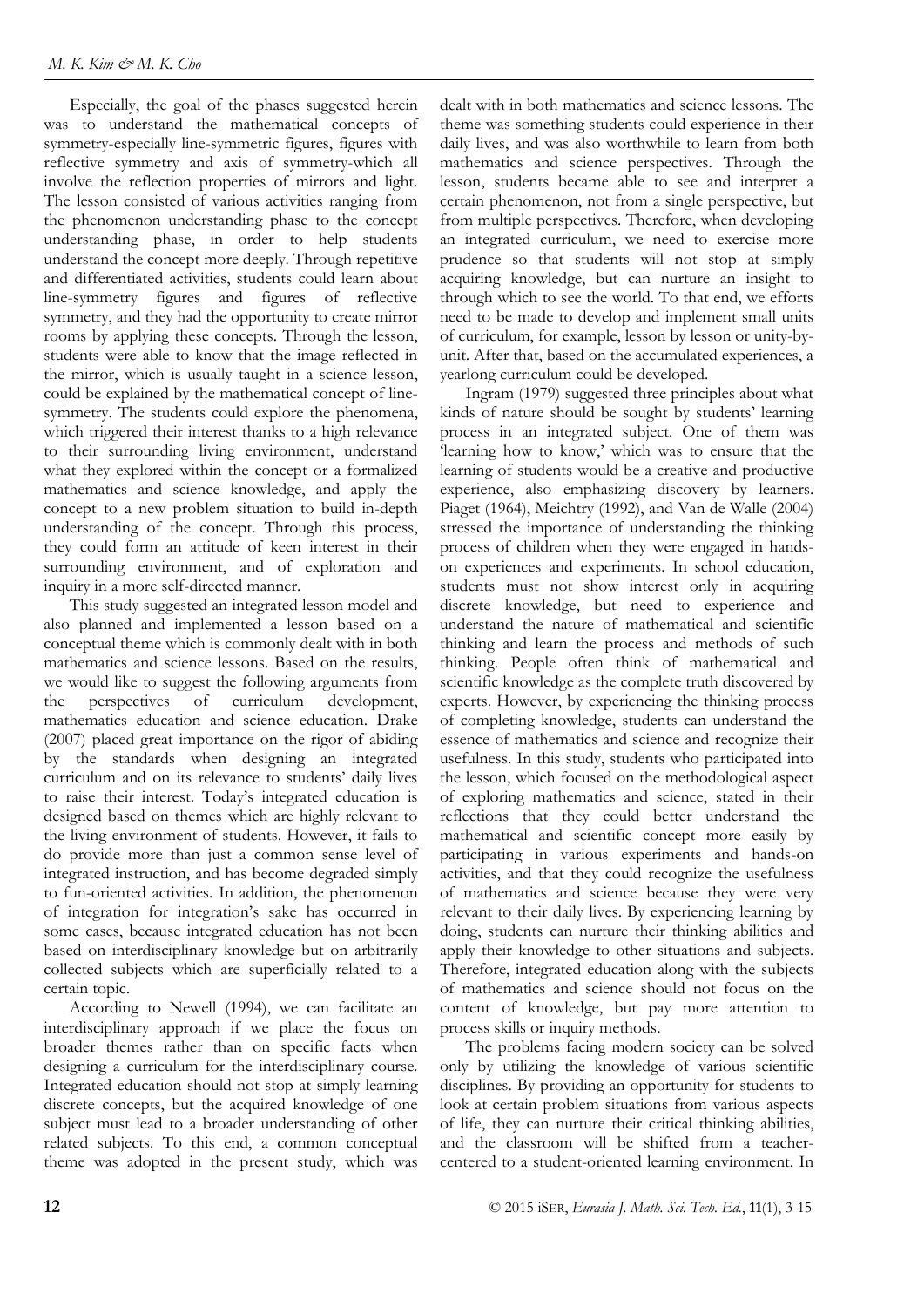addition, integrated lessons should place the focus on a big idea rather than on discrete knowledge so that students can better understand the correlation of topics from different disciplines (McComas, 2009; Prain & Hand, 1996; Richadrs & Shea, 2006; Yarker & Park, 2012). Integrated education will obviously ensure that what students learn in the classroom will not end up becoming "knowledge in school," but serve as the foundation for solving complex and dynamic problems that will be encountered in the future society. The integration of multiple disciplines should not be done merely for integration"s sake, but must help students develop their thinking ability. Furthermore, continued efforts should be made to materialize a meaningful integrated education that can serve as the foundation for academic development.

#### **REFERENCES**

- Alvarado, A. E., & Herr, P. R. (2003). *Inquiry-based learning using everyday objects: hands-on instructional strategies that promote active learning in grades 3-8*. Thousand Oaks, CA: Corwin Press, INC.
- Berlin, D. F., & Lee, H. (2005). Integrating science and mathematics education: Historical Analysis. *School Science and Mathematics, 105*(1), 15-24.
- Breiner, J. M., Harkness, S. S., Johnson, C. C., & Koehler, C. M. (2012). What is STEM?: a discussion about conceptions of STEM in education and partnerships. *School Science and Mathematics, 112*(1), 3-11.0
- Davison, D. M., Miller, K. W., & Metheny, D. L. (1995). What does integration of science and mathematics really mean?. *School Science and Mathematics, 95*(5), 226-230.
- Drake, S. M. (2007). *Creating standards-based integrated curriculum : aligning curriculum, content, assessment, and instruction* (2nd ed.). Thousand Oaks, CA : Corwin Press.
- Drake, S. M., & Burns, R. C. (2004). *Meeting standards through integrated curriculum*. Alexandria, VA: Association for Supervision and Curriculum Development.
- Elliott, B., Oty, K., Mcarthur, J., & Clark, B. (2001). The effect of an interdisciplinary algebra/science course on students" problem solving skills, critical thinking skills and attitudes towards mathematics. *International Journal of Mathematics Education in Science and Technology, 32*(6), 811- 816.
- Foster, G. W. (1999). *Elementary mathematics and science methods: inquiry teaching and learning*. Belmont, CA : Wadsworth Publishing Company.
- Furner, J. M., & Kumar, D. D. (2007). The mathematics and science integration argument: a stand for teacher education. *Eurasia journal of mathematics, science & technology education, 3*(3), 185-189.
- Gail, R. L., Kim, K., & James, O. (2003). Linking math, science, and inquiry-based learning: an example from a mini-unit on volume. *School Science and Mathematics, 103*(4), 194-207.
- Ginsburg, H. P., & Opper, S. (1988). *Piaget's theory of intellectual development* (3rd ed.). Englewood Cliffs, NJ: Prentice-Hall, Inc.
- Grossman, P., Wineburg, S., & Beers, S. (2000). Introduction: When theory meets practice in the world of school. In S. Wineberg, & P. Grossman (Eds). *Interdisciplinary curriculum: Challenges to implementation* (pp. 1-16). New York, NY: Columbia University Teachers College.
- Hong, Y. K.(2009). Designing the integrated Mathematics and Science program and its effectiveness. *Journal of Curriculum Integration, 3*(2), 42-66.
- Huntley, M. A. (1998). Design and implementation of a framework for defining integrated mathematics and science education. *School Science and Mathematics, 98*(6), 320-327.
- Ingram, J. B. (1979). *Curriculum integration and lifelong education: a contribution to the improvement of school curricula.* Elmsford, NY: Pergamon Press Ltd.
- Inquiry. (n.d.). In *Wikipedia*, Retrieved June 15, 2014, from <http://en.wikipedia.org/wiki/Inquiry>
- Jacobs, H. (1989). *Interdisciplinary curriculum: design and implementation*. Alexandria, VA: Association for Supervision and Curriculum Development.
- Ju, M.K., Moon, J.E. & Song, R.J. (2012). Convergence Education in Mathematics: Issues and Tasks . *School Mathematics, 14*(1), 165-190.
- Karplus, R. (1977). Science teaching and the development of reasoning. *Journal of Research in Science Teaching, 14*(2), 169-175.
- Lavoie, D. R. (1999). Effects of emphasizing hypotheticopredictive reasoning within the science Learning Cycle on high school student"s process skills and conceptual understandings in biology. *Journal of Research in Science Teaching, 36*(10), 1127-1147.
- Lawson, A. E. (1995). *Science teaching and the development of thinking*. Belmont, CA: Wadsworth Publishing company.
- Lawson, A. E., Abraham, M. R., & Renner, J. W. (1989). *A theory of instruction: using the Learning Cycle to teach science concepts and thinking skills*. NARST Monograph, Number One. National Association for Research in Science Teaching.
- Lee, H. (2011). Analysis on the theoretical models related to the integration of science and mathematics education: focus on four exemplary models. *Journal of Korean Association for Science Education, 31*(3), 475-489.
- Lee, H. S., Rim, H. M., & Moon, J. E. (2010). A study on the design and implementation of mathematics and science integrated instruction. *The Mathematical Education, 49*(2), 175-198.
- Lonning, R. A., & DeFranco, T. C. (1997). Integration of Science and Mathematics: a theoretical model. *School science and mathematics, 97*(4), 212-215.
- McComas, W. (2009). Thinking, teaching, and learning science outside the boxed. *The Science Teacher, 76*(2), 24- 28.
- Meichtry, Y. J. (1992). Using laboratory experiences to develop the scientific literacy of middle school students. *School Science and Mathematics, 92*(8), 437-441.
- Ministry of Education and Science Technology (2011). *The national school curriculum for science - teacher's guidebook*. Seoul: The Korea Foundation for the Advancement of Science and Creativity.
- Moore, E. H. (1903). On the foundations of mathematics. *Bulletin of the American Mathematical Society, 9*(8), 402-424.